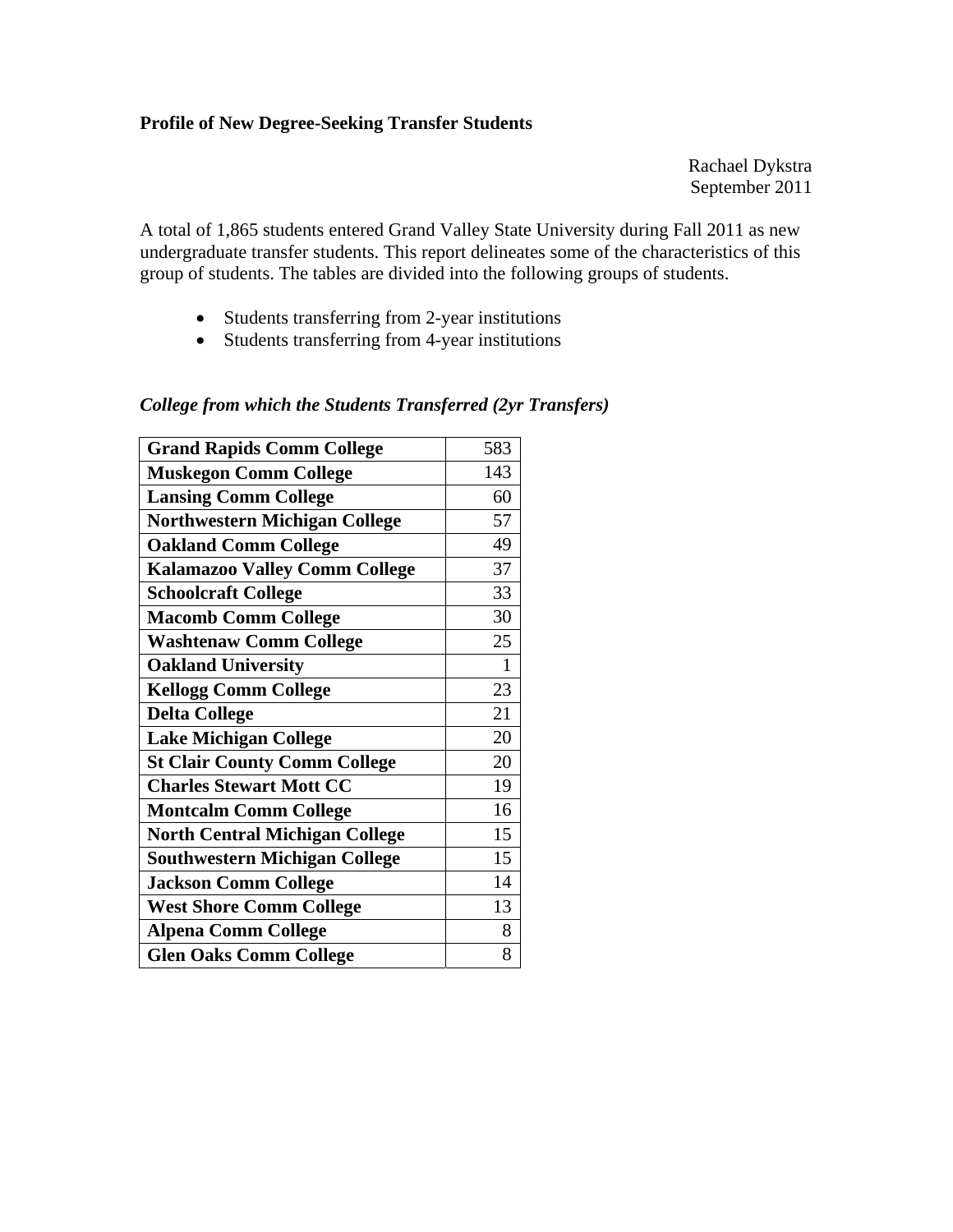| <b>Western Michigan University</b>  | 36 |
|-------------------------------------|----|
| <b>Central Michigan University</b>  | 33 |
| <b>Oakland University</b>           | 23 |
| <b>Ferris State University</b>      | 23 |
| <b>Davenport Univ-Grand Rapids</b>  | 22 |
| <b>Baker College - Flint</b>        | 21 |
| <b>Calvin College</b>               | 21 |
| <b>Michigan State University</b>    | 18 |
| <b>Montcalm Comm College</b>        | 1  |
| <b>Aquinas College-MI</b>           | 16 |
| <b>Cornerstone University</b>       | 15 |
| <b>Hope College</b>                 | 15 |
| <b>Univ of Michigan-Flint</b>       | 11 |
| <b>Northern Michigan University</b> |    |

*College from which the Students Transferred (4yr Transfers)* 

*Sex* 

|                     | 2-Year | 4-Year | <b>Total</b> |
|---------------------|--------|--------|--------------|
| <b>Female</b>       | 674    | 305    | 979          |
| <b>Male</b>         | 638    | 246    | 884          |
| <b>Not Reported</b> |        |        |              |
| <b>Total</b>        | 1314   | 551    |              |

*Ethnic Background* 

|                                                  | $2$ -Year | 4-Year | <b>Total</b> |
|--------------------------------------------------|-----------|--------|--------------|
| <b>Black or African American</b>                 | 57        | 34     | 91           |
| <b>American Indian or Alaskan Native</b>         | 10        |        | 10           |
| Asian                                            | 26        | 5      | 31           |
| <b>Hispanic or Latino</b>                        | 76        | 17     | 93           |
| <b>Native Hawaiian or Other Pacific Islander</b> |           |        |              |
| White                                            | 1092      | 408    | 1500         |
| 2 or More                                        | 29        | 15     | 44           |
| <b>Non-resident international</b>                | 12        | 62     | 74           |
| <b>Unreported</b>                                | 11        | Q      | 20           |
| <b>Unduplicated Minority</b>                     | 208       | 80     | 288          |
| <b>Not Reported</b>                              | 11        | Q      | 20           |
|                                                  |           |        |              |
| <b>Total</b>                                     | 1314      | 551    | 1865         |

*Note: Total may not equal sum of ethnicities because students may select two or more.*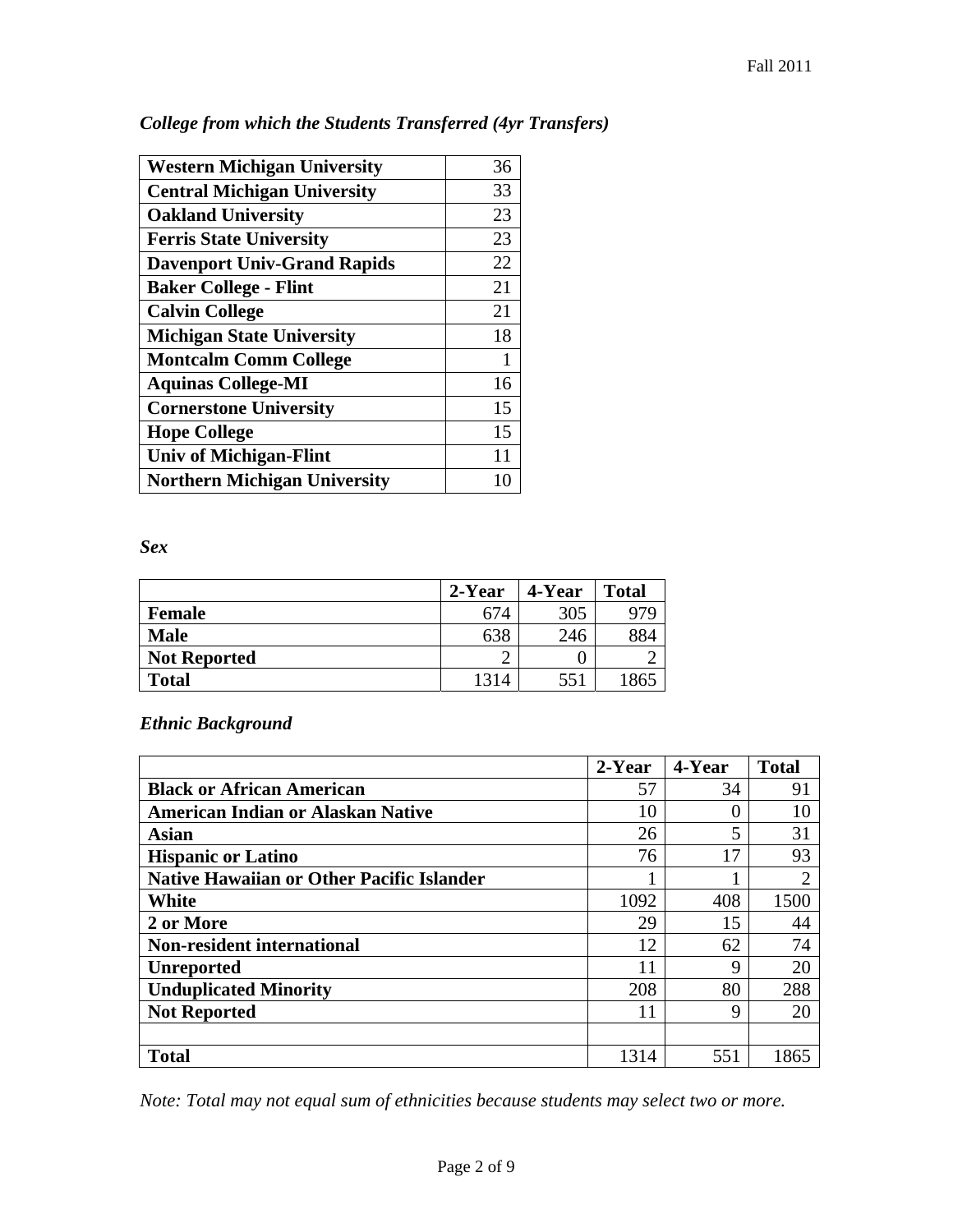*Status* 

|                  | 2-Year | 4-Year | <b>Total</b> |
|------------------|--------|--------|--------------|
| <b>Full-time</b> | 1138   | 464    | 60           |
| <b>Part-time</b> | 176    | oп     |              |
| <b>Total</b>     | 1314   | 551    | '86.         |

*Major* 

|                                           | 2-Year         | 4-Year         | <b>Total</b>   |
|-------------------------------------------|----------------|----------------|----------------|
| <b>Accounting</b>                         | 19             | 4              | 23             |
| <b>Anthropology</b>                       | 14             | 0              | 14             |
| <b>Advertising &amp; Public Relations</b> | 20             | $\overline{7}$ | 27             |
| <b>Art and Design</b>                     | 21             | $\overline{2}$ | 23             |
| <b>Art History</b>                        | 3              | $\mathbf{1}$   | $\overline{4}$ |
| <b>Athletic Training</b>                  | 20             | 4              | 24             |
| <b>Business Economics</b>                 | $\overline{0}$ | $\mathbf{1}$   | $\mathbf{1}$   |
| <b>Biology</b>                            | 27             | 18             | 45             |
| <b>Biomedical Science</b>                 | 53             | 31             | 84             |
| <b>Biopsychology</b>                      | $\overline{4}$ | 3              | 7              |
| <b>Broadcasting</b>                       | 10             | $\mathbf{1}$   | 11             |
| <b>Business General</b>                   | 3              | $\overline{0}$ | 3              |
| <b>Chemistry</b>                          | 9              | 3              | 12             |
| <b>Chinese Studies</b>                    | $\mathbf{1}$   | $\overline{0}$ | $\mathbf{1}$   |
| <b>Criminal Justice</b>                   | 63             | 17             | 80             |
| <b>Classics</b>                           | $\overline{2}$ | $\overline{0}$ | $\overline{2}$ |
| <b>Clinical Lab Science</b>               | $\overline{2}$ | $\mathbf{1}$   | $\overline{3}$ |
| <b>Cell &amp; Molecular Biology</b>       | $\overline{7}$ | $\overline{2}$ | 9              |
| <b>Communication Studies</b>              | 25             | 6              | 31             |
| <b>Comp Sci &amp; Arts for Teaching</b>   | 18             | 6              | 24             |
| <b>Diagnostic Medical Sonography</b>      | $\mathbf{1}$   | $\overline{0}$ | $\mathbf{1}$   |
| <b>Degree Seeking Undergraduate</b>       | 92             | 119            | 211            |
| <b>English</b>                            | 51             | 24             | 75             |
| <b>Earth Science</b>                      | $\overline{2}$ | $\overline{0}$ | $\overline{2}$ |
| <b>Exercise Science</b>                   | 57             | 20             | 77             |
| <b>Finance</b>                            | $\overline{7}$ | $\mathbf{1}$   | 8              |
| French                                    | $\overline{2}$ | $\overline{2}$ | $\overline{4}$ |
| <b>Film Video</b>                         | 29             | 12             | 41             |
| Geology                                   | 4              | 1              | 5              |
| <b>German</b>                             | $\overline{2}$ | $\overline{2}$ | $\overline{4}$ |
| <b>Group Social Studies</b>               | 26             | 14             | 40             |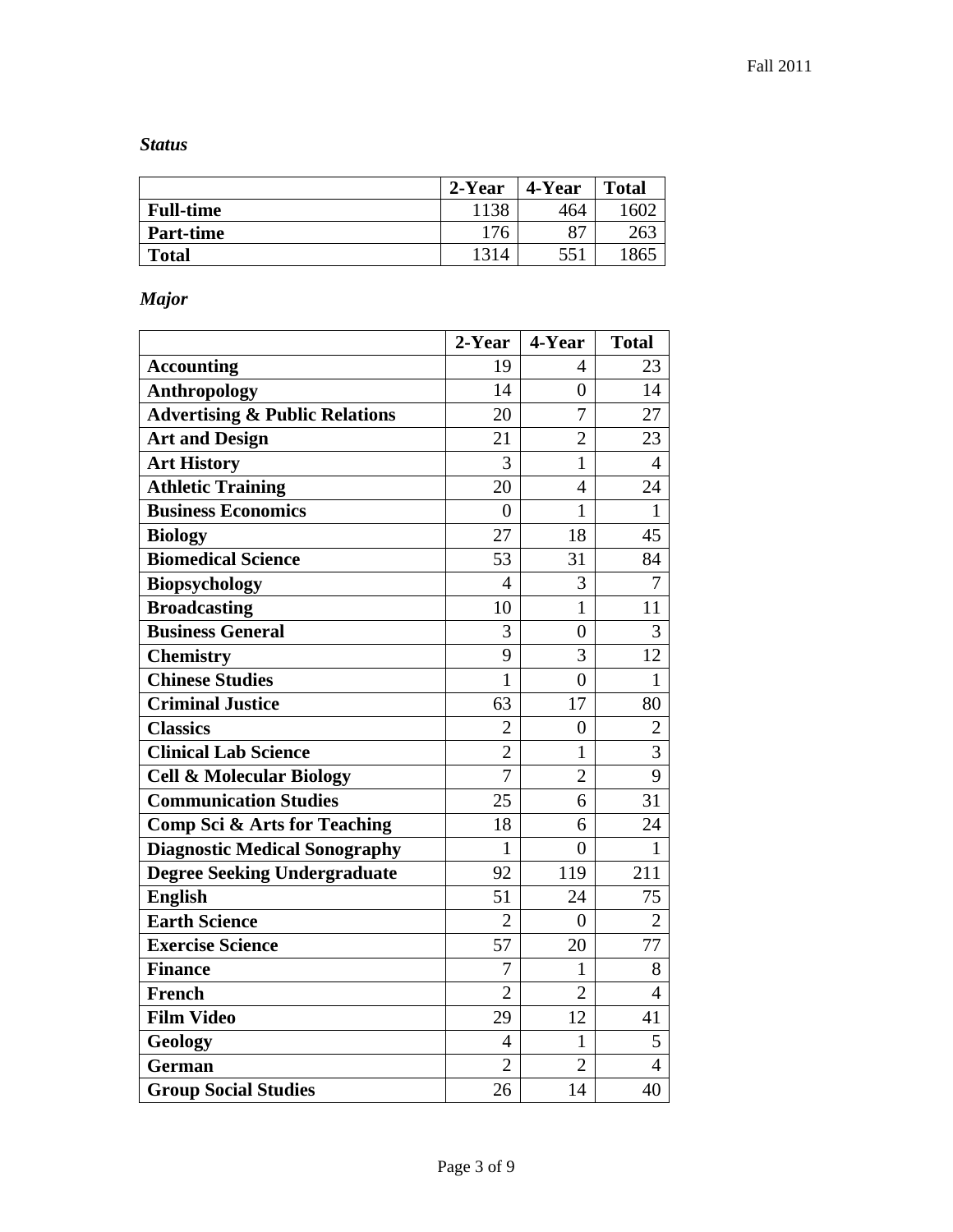|                                       | 2-Year         | 4-Year         | <b>Total</b>   |
|---------------------------------------|----------------|----------------|----------------|
| Geography                             | 1              | 2              | 3              |
| <b>Health Communication</b>           | 6              | $\overline{2}$ | 8              |
| <b>Health Professions</b>             | 30             | 7              | 37             |
| <b>History</b>                        | 12             | 3              | 15             |
| <b>Hospitality Tourism Management</b> | 18             | 6              | 24             |
| <b>International Business</b>         | 4              | $\overline{2}$ | 6              |
| <b>International Relations</b>        | 10             | 1              | 11             |
| <b>Integrated Science</b>             | 9              | $\overline{2}$ | 11             |
| <b>Journalism</b>                     | 3              | 1              | $\overline{4}$ |
| <b>Liberal Studies</b>                | 9              | 8              | 17             |
| <b>Legal Studies</b>                  | 8              | $\overline{2}$ | 10             |
| <b>Management</b>                     | 7              | 4              | 11             |
| <b>Marketing</b>                      | 8              | $\mathbf{1}$   | 9              |
| <b>Mathematics</b>                    | 34             | 12             | 46             |
| <b>Music</b>                          | 2              | $\overline{0}$ | 2              |
| <b>Non Degree Undergraduate</b>       | 4              | 15             | 19             |
| <b>Natural Resources Mgmt</b>         | 11             | $\overline{2}$ | 13             |
| <b>Nursing</b>                        | 4              | 5              | 9              |
| <b>Nursing (Pre-Admit)</b>            | 68             | 35             | 103            |
| <b>Occupational Safety/Health Mgt</b> | 2              | 0              | $\overline{2}$ |
| <b>Public Administration</b>          | $\overline{4}$ | 5              | 9              |
| <b>Physical Education</b>             | 10             | 10             | 20             |
| <b>Philosophy</b>                     | 7              | 3              | 10             |
| Photography                           | 8              | 4              | 12             |
| <b>Physics</b>                        | 6              | 1              | 7              |
| <b>Political Science</b>              | 23             | 3              | 26             |
| Psychology                            | 84             | 22             | 106            |
| <b>Therapeutic Recreation</b>         | $\overline{2}$ | 3              | 5              |
| <b>Radiation Therapy</b>              | $\mathbf{1}$   | 0              | $\mathbf{1}$   |
| <b>Supply Chain Management</b>        | $\mathbf{1}$   | 0              | $\mathbf{1}$   |
| <b>Sociology</b>                      | $\overline{4}$ | 1              | 5              |
| <b>Spanish</b>                        | 10             | $\overline{2}$ | 12             |
| <b>Statistics</b>                     | 2              | 1              | 3              |
| <b>Social Work</b>                    | 49             | 6              | 55             |
| <b>Theatre</b>                        | $\overline{2}$ | 1              | 3              |
| <b>Writing</b>                        | 10             | 5              | 15             |
| <b>Pre-Business</b>                   | 140            | 43             | 183            |
| <b>Pre-Clinical Lab Science</b>       | $\mathbf{1}$   | 0              | $\mathbf{1}$   |
| <b>Pre-Computer Science</b>           | 24             | 5              | 29             |
| <b>Pre-Economics</b>                  | $\mathbf{1}$   | 1              | $\overline{2}$ |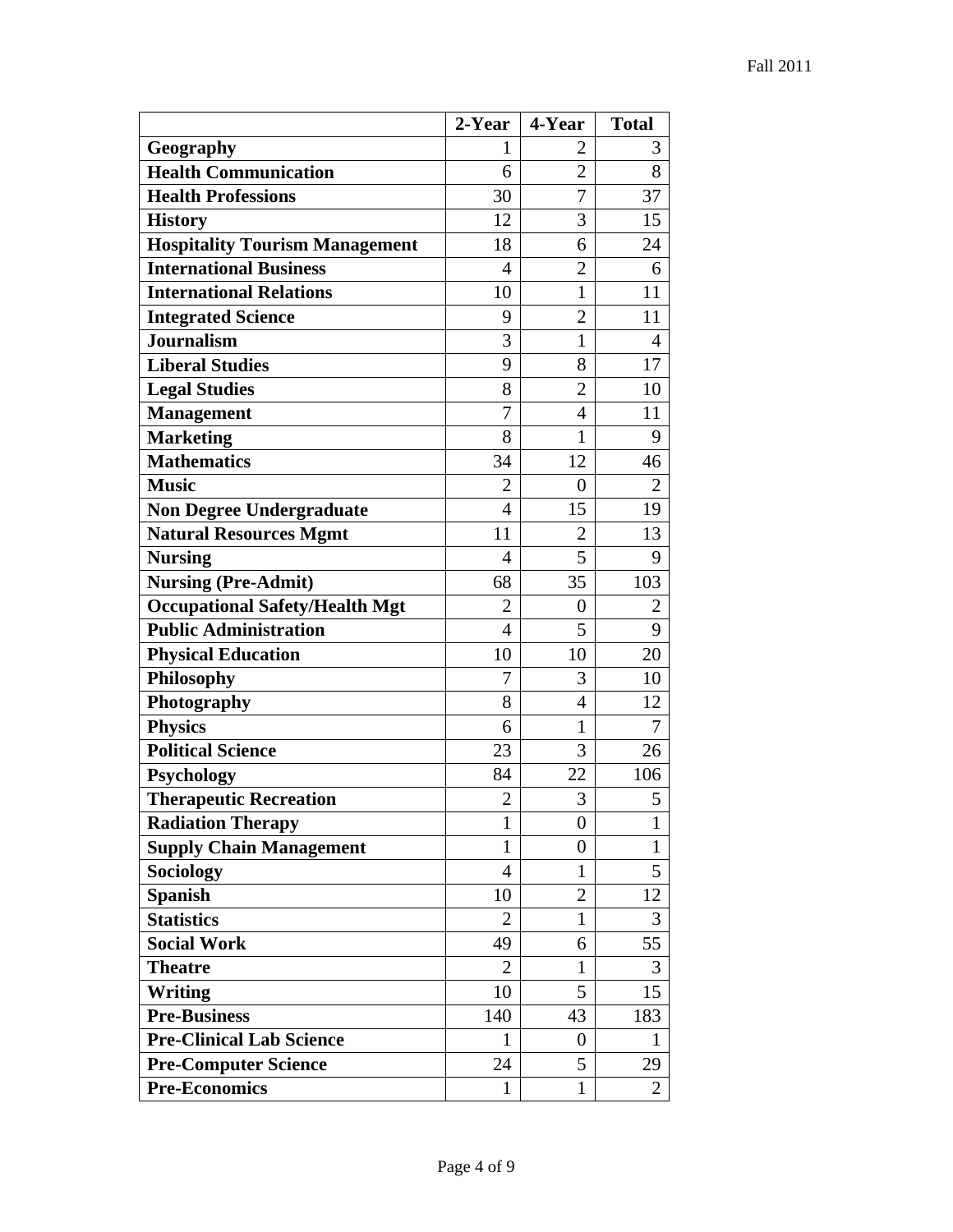|                                  | 2-Year | 4-Year | <b>Total</b> |
|----------------------------------|--------|--------|--------------|
| <b>Pre-Engineering</b>           |        |        |              |
| <b>Pre-Information Systems</b>   | 14     |        |              |
| <b>Pre-Med Tech</b>              |        |        |              |
| <b>Pre-Med Img/Radiation Sci</b> | 22.    | 13     | 35           |
| <b>Total</b>                     | 1314   | 551    | 1865         |

## *County of Residence*

|                       | 2-Year         | 4-Year         | <b>Total</b>   |
|-----------------------|----------------|----------------|----------------|
| <b>Alcona</b>         | 1              | $\overline{0}$ | $\mathbf{1}$   |
| <b>Alger</b>          | $\mathbf{1}$   | $\overline{0}$ | $\mathbf{1}$   |
| <b>Allegan</b>        | 22             | 15             | 37             |
| <b>Alpena</b>         | 5              | $\overline{0}$ | 5              |
| <b>Antrim</b>         | 5              | $\mathbf{1}$   | 6              |
| <b>Arenac</b>         | $\mathbf{1}$   | $\overline{0}$ | $\mathbf{1}$   |
| <b>Bay</b>            | $\overline{7}$ | $\overline{2}$ | 9              |
| <b>Benzie</b>         | $\overline{4}$ | $\overline{0}$ | $\overline{4}$ |
| <b>Berrien</b>        | 21             | 5              | 26             |
| <b>Branch</b>         | $\overline{2}$ | $\mathbf{1}$   | 3              |
| <b>Barry</b>          | 9              | $\overline{4}$ | 13             |
| <b>Calhoun</b>        | 15             | $\overline{2}$ | 17             |
| Cass                  | 6              | $\mathbf{1}$   | $\overline{7}$ |
| <b>Charlevoix</b>     | $\overline{7}$ | $\mathbf{1}$   | 8              |
| Cheboygan             | $\mathbf{1}$   | $\mathbf{1}$   | $\overline{2}$ |
| Chippewa              | $\overline{0}$ | 3              | $\overline{3}$ |
| <b>Clinton</b>        | 13             | $\overline{4}$ | 17             |
| <b>Delta</b>          | $\overline{4}$ | $\overline{2}$ | 6              |
| <b>Dickinson</b>      | $\mathbf{1}$   | $\overline{0}$ | $\mathbf{1}$   |
| <b>Eaton</b>          | 14             | $\overline{0}$ | 14             |
| <b>Emmet</b>          | 6              | $\overline{0}$ | 6              |
| <b>Genesee</b>        | 16             | 13             | 29             |
| Gladwin               | $\overline{0}$ | $\mathbf{1}$   | $\mathbf{1}$   |
| <b>Gratiot</b>        | $\mathbf{1}$   | $\overline{0}$ | $\mathbf{1}$   |
| <b>Grand Traverse</b> | 43             | 9              | 52             |
| <b>Hillsdale</b>      | $\mathbf{1}$   | $\mathbf{1}$   | $\overline{2}$ |
| Houghton              | $\overline{0}$ | 3              | $\overline{3}$ |
| <b>Huron</b>          | $\overline{0}$ | $\mathbf{1}$   | $\mathbf{1}$   |
| Ingham                | 23             | $\overline{c}$ | 25             |
| Ionia                 | $\overline{7}$ | $\overline{c}$ | 9              |
| <b>Iosco</b>          | $\mathbf{1}$   | $\overline{2}$ | $\overline{3}$ |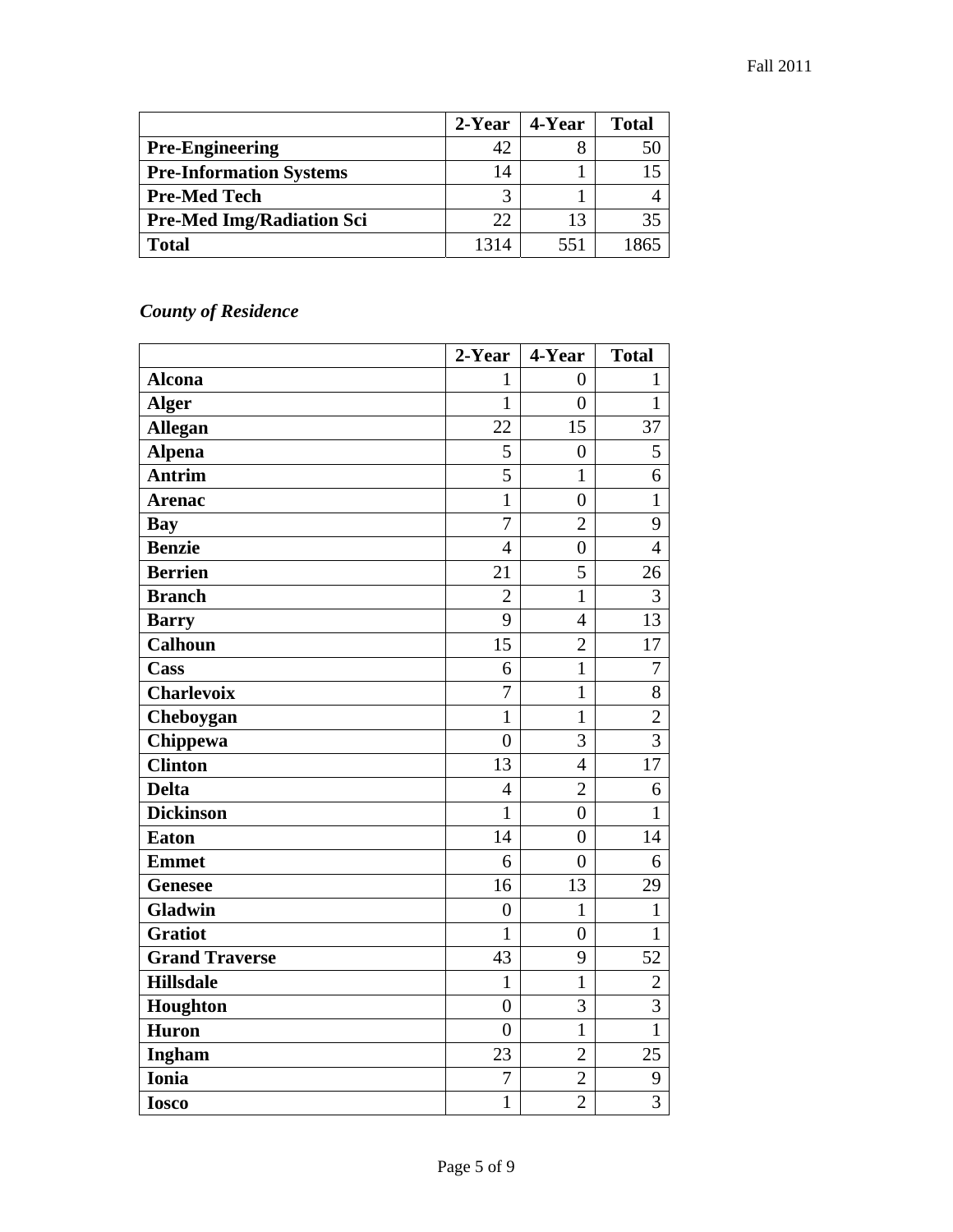|                     | 2-Year           | 4-Year           | <b>Total</b>   |
|---------------------|------------------|------------------|----------------|
| <b>Isabella</b>     | 2                | $\overline{2}$   | $\overline{4}$ |
| <b>Jackson</b>      | 10               | $\overline{0}$   | 10             |
| <b>Kent</b>         | 462              | 121              | 583            |
| <b>Kalkaska</b>     | 3                | $\boldsymbol{0}$ | 3              |
| <b>Kalamazoo</b>    | 23               | 8                | 31             |
| <b>Lapeer</b>       | 3                | 5                | 8              |
| Leelanau            | $\overline{4}$   | 0                | $\overline{4}$ |
| Lenawee             | $\mathbf{1}$     | 3                | $\overline{4}$ |
| Livingston          | 21               | 8                | 29             |
| <b>Manistee</b>     | $\overline{4}$   | $\overline{2}$   | 6              |
| <b>Marquette</b>    | $\boldsymbol{0}$ | $\mathbf{1}$     | $\mathbf{1}$   |
| <b>Mason</b>        | $\overline{7}$   | $\mathbf{1}$     | 8              |
| <b>Macomb</b>       | 25               | 12               | 37             |
| <b>Mackinac</b>     | $\boldsymbol{0}$ | 1                | $\mathbf{1}$   |
| <b>Mecosta</b>      | $\overline{2}$   | $\overline{2}$   | $\overline{4}$ |
| <b>Menominee</b>    | $\overline{2}$   | $\overline{0}$   | $\overline{2}$ |
| <b>Midland</b>      | $\overline{2}$   | $\overline{2}$   | $\overline{4}$ |
| <b>Missaukee</b>    | $\mathbf{1}$     | $\overline{2}$   | 3              |
| <b>Montmorency</b>  | $\overline{0}$   | $\mathbf{1}$     | $\mathbf{1}$   |
| <b>Monroe</b>       | 6                | 3                | 9              |
| <b>Montcalm</b>     | 12               | 3                | 15             |
| <b>Muskegon</b>     | 104              | 24               | 128            |
| <b>Newaygo</b>      | 13               | 5                | 18             |
| <b>Oakland</b>      | 51               | 34               | 85             |
| Oceana              | 7                | 3                | 10             |
| Ogemaw              | $\mathbf{1}$     | $\overline{0}$   | $\mathbf{1}$   |
| <b>Osceola</b>      | $\mathbf{1}$     | 1                | $\overline{c}$ |
| <b>Otsego</b>       | $\overline{2}$   | $\mathbf{1}$     | $\overline{3}$ |
| <b>Ottawa</b>       | 154              | 84               | 238            |
| <b>Presque Isle</b> | $\mathbf{1}$     | $\boldsymbol{0}$ | $\mathbf{1}$   |
| Roscommon           | $\mathbf{1}$     | $\boldsymbol{0}$ | $\mathbf{1}$   |
| <b>Saginaw</b>      | 12               | $\overline{4}$   | 16             |
| Schoolcraft         | $\boldsymbol{0}$ | $\mathbf{1}$     | $\mathbf{1}$   |
| <b>Shiawassee</b>   | 3                | 4                | 7              |
| <b>St Clair</b>     | 19               | 5                | 24             |
| <b>St Joseph</b>    | 8                | $\overline{2}$   | 10             |
| <b>Tuscola</b>      | $\boldsymbol{0}$ | $\boldsymbol{2}$ | $\overline{c}$ |
| <b>Vanburen</b>     | $\overline{7}$   | $\mathbf{1}$     | 8              |
| Washtenaw           | 11               | 3                | 14             |
| <b>Wayne</b>        | 44               | 19               | 63             |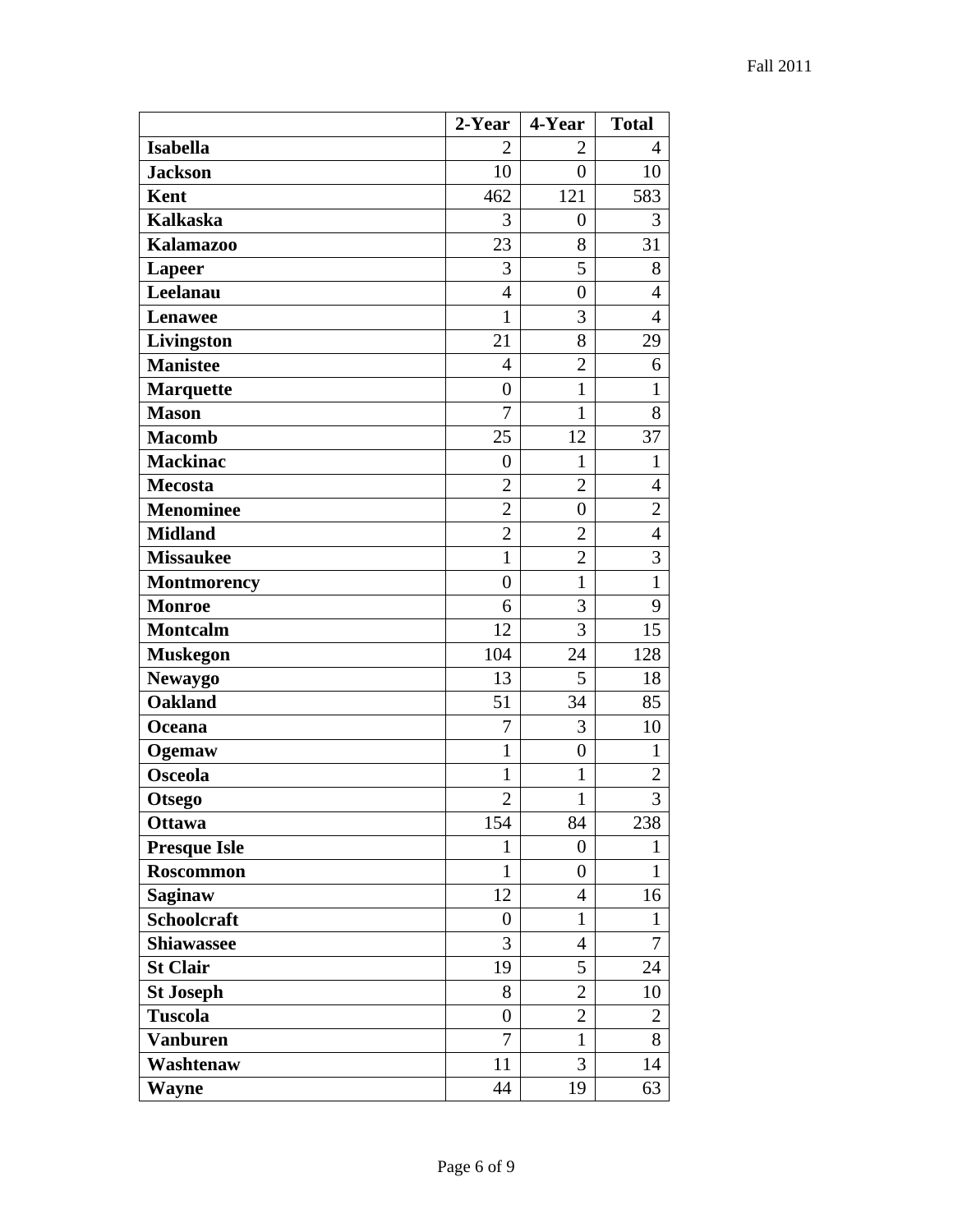|              | $2$ -Year | 4-Year | <b>Total</b> |
|--------------|-----------|--------|--------------|
| Wexford      |           |        |              |
| Non-Michigan | 45        | 101    | 146          |
| <b>Total</b> | 1314      | 551    | 1865         |

## *Other States & Countries*

|                     | 2-Year           | 4-Year         | <b>Total</b>             |
|---------------------|------------------|----------------|--------------------------|
| <b>Arizona</b>      | $\overline{0}$   | 1              | 1                        |
| California          | $\mathbf{1}$     | $\overline{4}$ | 5                        |
| Colorado            | $\overline{0}$   | $\mathbf{1}$   | $\mathbf{1}$             |
| Connecticut         | $\overline{0}$   | $\mathbf{1}$   | $\mathbf{1}$             |
| Florida             | $\mathbf{1}$     | $\overline{2}$ | 3                        |
| Hawaii              | $\overline{0}$   | $\mathbf{1}$   | $\mathbf{1}$             |
| <b>Iowa</b>         | $\mathbf{1}$     | $\overline{2}$ | $\overline{3}$           |
| <b>Idaho</b>        | $\mathbf{1}$     | $\overline{0}$ | $\mathbf{1}$             |
| <b>Illinois</b>     | 26               | 5              | 31                       |
| <b>Indiana</b>      | $\overline{0}$   | 7              | $\overline{7}$           |
| <b>Kentucky</b>     | $\overline{0}$   | $\mathbf{1}$   | $\mathbf{1}$             |
| <b>Michigan</b>     | 1269             | 450            | 1719                     |
| <b>Minnesota</b>    | $\overline{0}$   | 3              | 3                        |
| Mississippi         | $\mathbf{1}$     | $\overline{0}$ | $\mathbf{1}$             |
| <b>North Dakota</b> | $\overline{0}$   | $\mathbf{1}$   | $\mathbf{1}$             |
| Ohio                | $\overline{0}$   | $\overline{2}$ | $\overline{2}$           |
| <b>Oklahoma</b>     | $\overline{0}$   | $\mathbf{1}$   | $\mathbf{1}$             |
| Oregon              | $\overline{0}$   | $\mathbf{1}$   | $\mathbf{1}$             |
| <b>Tennessee</b>    | $\mathbf{1}$     | $\mathbf{1}$   | $\overline{c}$           |
| <b>Texas</b>        | $\mathbf{1}$     | $\overline{4}$ | $\overline{5}$           |
| Washington          | $\overline{0}$   | $\mathbf{1}$   | $\mathbf{1}$             |
| <b>Unknown</b>      | 12               | 62             | 74                       |
| <b>Total</b>        | 1314             | 551            | 1865                     |
|                     |                  |                |                          |
| <b>AUSTRALIA</b>    | $\boldsymbol{0}$ | $\overline{4}$ | $\overline{4}$           |
| <b>BANGLADESH</b>   | $\mathbf{1}$     | $\overline{0}$ | $\mathbf{1}$             |
| <b>BOLIVIA</b>      | $\overline{0}$   | $\mathbf{1}$   | $\mathbf{1}$             |
| <b>SRI LANKA</b>    | $\overline{0}$   | $\mathbf{1}$   | $\mathbf{1}$             |
| <b>CHINA</b>        | $\mathbf{1}$     | $\overline{7}$ | 8                        |
| <b>FRANCE</b>       | $\overline{0}$   | 4              | $\overline{\mathcal{L}}$ |
| <b>GHANA</b>        | $\boldsymbol{0}$ | $\overline{2}$ | $\overline{c}$           |
| <b>GERMANY</b>      | $\overline{0}$   | $\overline{4}$ | $\overline{4}$           |

**HUNGARY** 0 4 4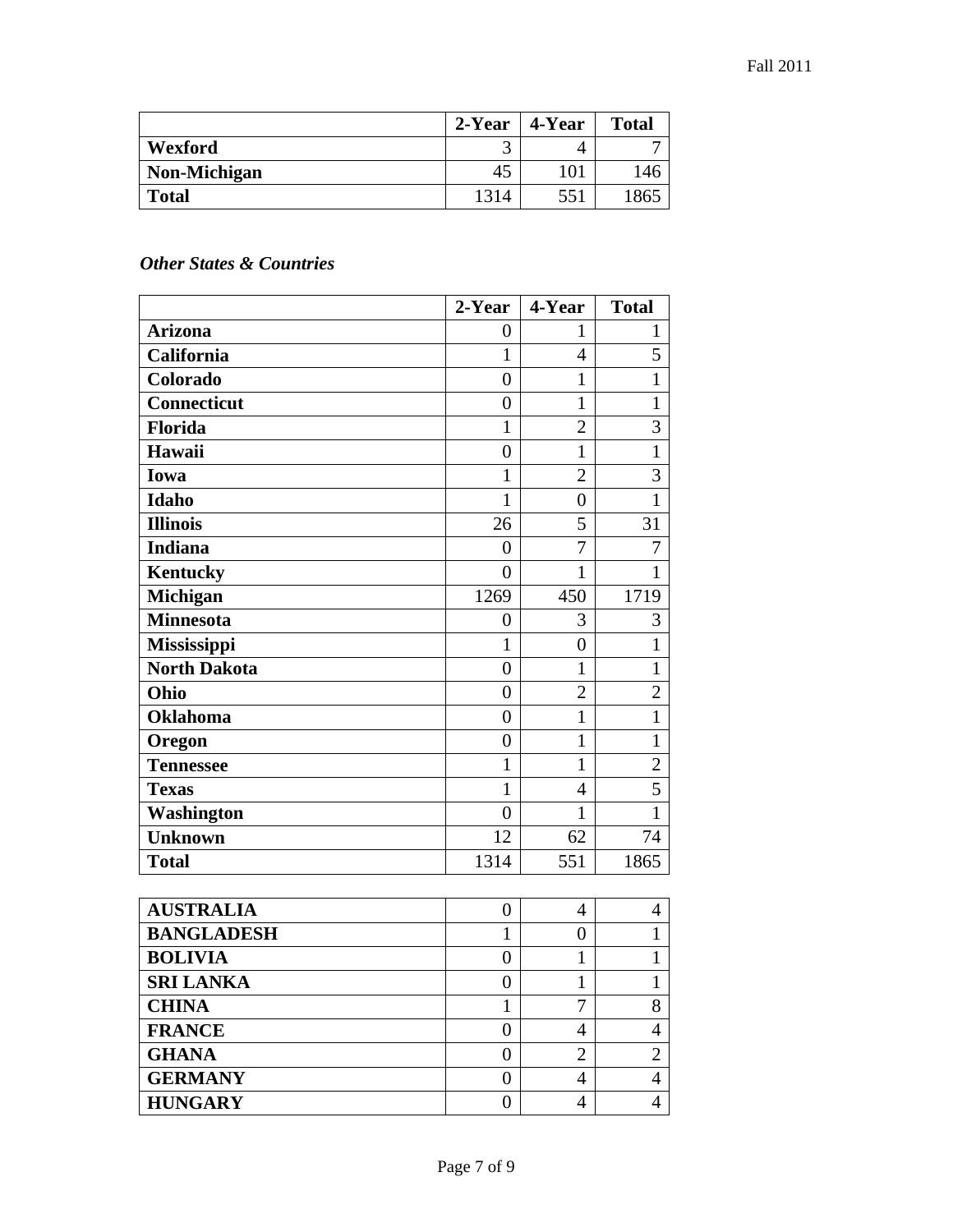|                                 | 2-Year         | 4-Year         | <b>Total</b>   |
|---------------------------------|----------------|----------------|----------------|
| <b>INDONESIA</b>                | 1              | 0              | 1              |
| <b>JAPAN</b>                    | 1              | 1              | $\overline{2}$ |
| <b>SOUTH KOREA</b>              | 3              | 3              | 6              |
| <b>MONGOLIA</b>                 | 0              | 1              |                |
| <b>MOROCCO</b>                  | $\overline{0}$ | 1              |                |
| <b>NEPAL</b>                    | 0              | 1              |                |
| <b>PAKISTAN</b>                 | 0              | 3              | 3              |
| <b>POLAND</b>                   | 0              | 5              | 5              |
| <b>PALESTINIAN</b>              | $\theta$       | 1              | 1              |
| <b>SAUDI ARABIA</b>             | 0              | $\overline{2}$ | $\overline{2}$ |
| <b>SPAIN</b>                    | $\overline{2}$ | 0              | $\overline{2}$ |
| <b>TUNISIA</b>                  | 0              | 1              | 1              |
| <b>TURKEY</b>                   | 0              | 3              | 3              |
| <b>TAIWAN, RC</b>               | $\overline{2}$ | 1              | 3              |
| <b>UNITED KINGDOM</b>           | 0              | 8              | 8              |
| <b>UNITED STATES OF AMERICA</b> | 1302           | 489            | 1791           |
| <b>VENEZUELA</b>                | 0              | 1              |                |
| <b>VIETNAM</b>                  | 1              | 1              | $\overline{2}$ |
| <b>SERBIA</b>                   | 0              | $\overline{2}$ | $\overline{2}$ |
| <b>Total</b>                    | 1314           | 551            | 1865           |

*Where Living* 

|                  | 2-Year | 4-Year | <b>Total</b> |
|------------------|--------|--------|--------------|
| Off-campus       | 1066   | 391    | 1457         |
| <b>On-campus</b> | 248    | 160    | 408          |
| <b>Total</b>     | 1314   | 551    | 1865         |

*Admission Grade Point Average* 

|                | 2-Year | 4-Year | <b>Total</b> |
|----------------|--------|--------|--------------|
| Not available  | 10     | 81     | 91           |
| $1 - 1.9$      | 9      |        |              |
| $2 - 2.4$      | 44     | 19     | 63           |
| $2.5 - 2.9$    | 406    | 160    | 566          |
| $3 - 3.4$      | 485    | 179    | 664          |
| 3.5 And Higher | 360    | 112    | 472          |
| <b>Total</b>   | 1314   | 551    | 1865         |